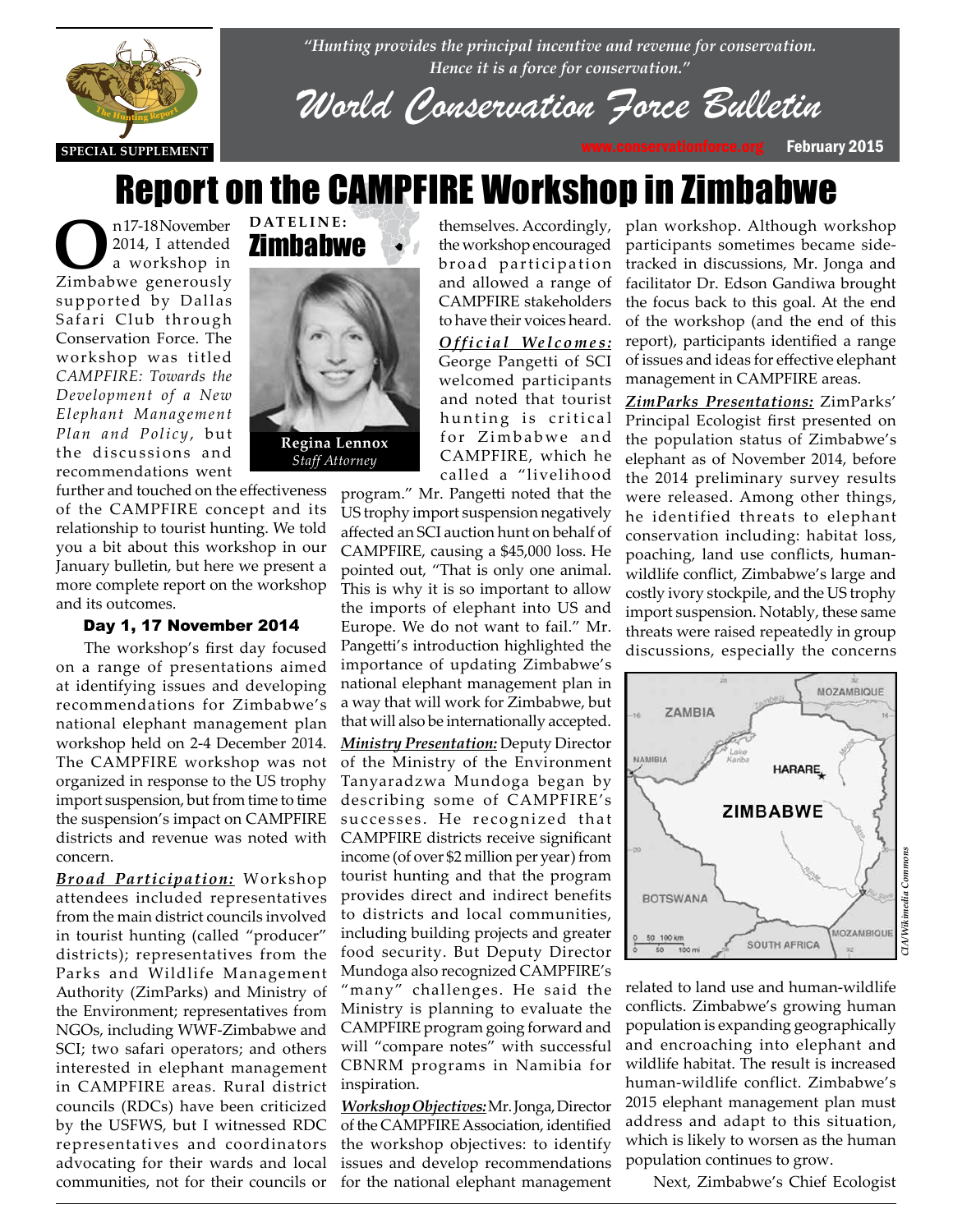#### *World Conservation Force Bulletin*

presented on CITES, explaining the convention's framework and the requirement for quotas. I was surprised that many (if not most) of the RDC and CAMPFIRE coordinators were not familiar with CITES and did not understand its impact on the quotas for elephant and other wildlife. Workshop participants recommended improving ZimParks-CAMPFIRE coordination and communication, which seems necessary given this example of a lapse in communication and training. ZimParks participated extensively in the workshop, so it seems likely enhanced communication will be a positive outcome of the workshop.

*R D C R e p o r t s o n C A M P F I R E Performance:* Each district representative presented on CAMPFIRE performance, including revenue allocation, offtake from poaching and problem animal control (PAC), elephant quotas and utilization, and departmental strength. One of the workshop's best outcomes was this data-sharing, which demonstrated CAMPFIRE's benefits. Each district presented on the revenues generated primarily by tourist hunting (mainly elephant hunting) and distributed to communities and RDCs. The amount distributed topped \$5.3 million. Districts participating in the workshop reported that they share this revenue in **at least** the minimum percentages required, such that **at least** 55% of this revenue is directly distributed to local communities. Each district representative also described numerous projects sponsored by wards and RDCs.

Notably, reported poaching levels were generally low to very low, with several districts reporting zero incidents. Reported poaching varied by region. Districts located near Zimbabwe's international borders, particularly the Mozambique border, reported higher levels of poaching and poisonings. Despite this, total poaching in CAMPFIRE areas averaged only 23 elephant/year.

Reported PAC offtake also varied by region. Overall, approximately 50 elephant are taken as problem animals in a given year – far lower than the utilized hunting quota in these districts of 123 elephant/year on average. But quota utilization levels were surprisingly low in some districts. Based on the workshop

presentations, likely reasons for low utilization include declining trophy quality due to widespread poaching in neighboring countries, inefficient safari operators or local councils, and reduced numbers of tourist hunters as a result of the US trophy import suspension. Inefficient quota utilization cannot be sustained, and it is the responsibility of each district, each safari operator, the CAMPFIRE Association, ZimParks, the Ministry of the Environment, and other interested stakeholders to understand the causes of why the quota cannot be fully utilized and why potential revenue is being left on the table, and to address those causes.

**The sustainable use**<br> **The Sustainable use**<br> **The Conservation Force** *Safari Operator Presentation:* During the Mbire RDC presentation, safari operator Miles McCallum of Conservation Force partner Charlton McCallum Safaris gave a private sector view of elephant hunting in a CAMPFIRE area. Charlton McCallum Safaris was one of the first safari operators in Zimbabwe to develop a joint venture with local communities, a model that should be adopted in all CAMPFIRE areas where it does not currently exist. Mr. McCallum emphasized his belief that local communities must receive their fair share of tourist hunting income and must play an active role in the sustainable use of elephant and other wildlife.

Mr. McCallum reported that in 2013, Charlton McCallum Safaris paid over \$349,215 to CAMPFIRE wards and the RDC. US elephant hunters contributed 40% of this total (\$132,870). But in 2014, while a total of \$400,995 was paid to wards and the RDC, the contribution of US elephant hunters dropped to 27% (\$100,800). Unfortunately, other nationals did not pick up the slack, and total income from elephant hunting dropped to 32% of the total (\$118,425). Mr. McCallum noted this as a negative effect of the US trophy import suspension.

Mr. McCallum also reported on the effect of high levels of poaching in Mozambique. His company has observed a decline in trophy quality in this area that is likely due to poaching. Mr. McCallum expressed concern about the increasing use of poisoning, calling it a "game changer" that must be stopped through law enforcement and incentives to local communities to decrease the need to poach.



**SPECIAL SUPPLEMENT**

*World Conservation Force Bulletin*

EDITOR/WRITER John J. Jackson, III

PUBLISHER Barbara Crown

Copyright ©2015 by Dagga Boy Enterprises LLC. ISSN 1052-4746. This bulletin on hunting-related conservation matters is published periodically free of charge for subscribers to The Hunting Report, 12182 SW 128 Street, Miami, FL 33186. All material contained herein is provided by famed wildlife and hunting attorney John J. Jackson, III with whom The Hunting Report has formed a strategic alliance. The purpose of the alliance is to educate the hunting community as well as pro-advocacy of hunting rights opportunities. More broadly, the alliance will also seek to open up new Function and the section of the section of the section of the currently exist. Mr.  $\begin{bmatrix} \text{More broadly, the alliance will also seek to open up new} \\ \text{hunting opportunities worldwide andward off attacks on} \\ \text{currently available opportunities. For more information} \end{bmatrix}$ currently available opportunities. For more information on Conservation Force and/or the services available through Jackson's alliance with The Hunting Report, write:

> Conservation Force 3240 South I-10 Service Road West, Suite 200 Metairie, LA 70001 Tel. 504-837-1233 Fax 504-837-1145 www.ConservationForce.org

For reprints of this bulletin or permission to reproduce it and to inquire about other publishing-related matters, write:

The Hunting Report 12182 SW 128 Street Miami, FL 33186 Tel. 1-800-272-5656 Fax 305-253-5532

*Remember to favor Conservation Force's Corporate Sponsor:*



*The leader in their field.*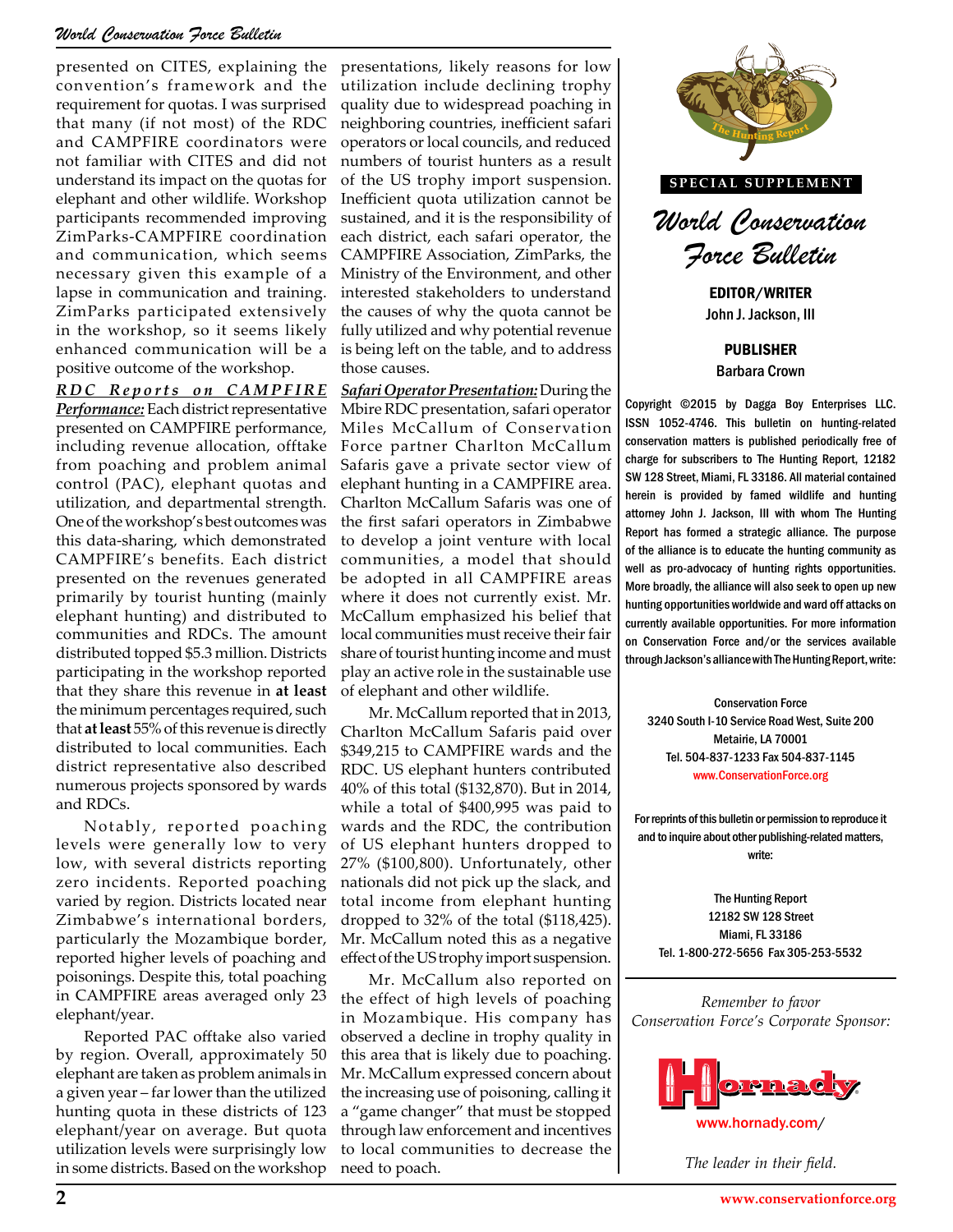Finally, Mr. McCallum expressed his belief that if elephant hunting is cut off completely, such as through an extended trophy import ban, elephant **will not survive** in CAMPFIRE areas. Poor rural communities will not tolerate crop damage, will lose their incentives to turn in poachers (and may join poachers), and will have no reason not to clear fields in areas that are currently wildlife habitat. Mr. McCallum's presentation demonstrated the benefits elephant and other wildlife gain from the increased habitat and protection that is incentivized by safari hunting. Without these benefits, elephant and other wildlife will suffer.

*CAMPFIRE Association Presentation:* Mr. Jonga presented briefly on the CAMPFIRE Association. He said CAMPFIRE will not survive if the US trophy import suspension continues. Although this was not the workshop's focus, it was the "elephant in the room," and Mr. Jonga cited the suspension's impact on CAMPFIRE for 2014, including a 45% increase in incidents of human-elephant conflict and a sizable decline (57%) in quota utilization due to canceled hunts.

*Discussion Groups:* At the end of Day 1, the facilitator identified three breakout groups and tasked each with discussing a particular topic: conservation, utilization, and "adding value" to the CAMPFIRE program. The facilitator randomly divided participants into these groups, and then participants broke for the day.

#### Day 2, 18 November 2014

The workshop's second day began with a recap of Day 1 and a short presentation on the national plan workshop. Then Day 2 focused on breakout groups and group presentations on the issues identified and recommendations developed. This was the "real work" of the workshop, and a list of recommendations is summarized below and available in the facilitator's proceedings, which are posted on our website.

*Third ZimParks Presentation:* At the start of the second day, the Principal Ecologist presented briefly on the upcoming national elephant management plan workshop. He emphasized the need to develop a new plan with measurable outcomes and "smart" goals.

*Discussion Group Reports:* Each of the three groups met for over an hour, then reported on the issues identified and recommendations discussed in their respective sessions. I listened to each discussion at different times. It seemed each group eventually talked about the same issues, even though they were given different discussion topics. Concerns about poaching and PAC, trophy quality, quota utilization, and land-use conflicts were germane to conservation, utilization, and CAMPFIRE's future.

The first group was tasked with discussing elephant conservation issues. They identified the following challenges to elephant conservation, among others:



reduced habitat, competition for land, corruption, poaching, a shrinking economic resource base and increase in operational costs, and a decline in elephant trophy quality. They offered several recommendations for addressing the challenges, including: harmonizing Zimbabwe's environmental and conservation statutes, harmonizing land use and wildlife management planning, re-investment and improved reciprocal services to communities, and capacity development within CAMPFIRE sections.

Note that "capacity building" was a theme repeated in each of the working groups, and it demonstrates a need for renewed commitment to CBNRM in Zimbabwe, and in the international community. In the early days of CAMPFIRE, the program was supported by international donors like USAID and a host of NGOs. That support is gone. Yet CAMPFIRE participants greatly need and ask for the type of training and capacity development they used to receive. Rather than grow support for CAMPFIRE and similar programs, actions like the US trophy import suspension are reducing needed income for the human development that is required to ensure effective elephant management and conservation and reduce human-elephant conflicts in the rural areas served by CAMPFIRE. We can hope that perhaps a positive side benefit of the import suspension will be a renewed national and international commitment to CBNRM.

The second group was tasked with addressing utilization. They identified challenges including: inconsistent quotas and inconsistent utilization across districts (i.e., in some areas quotas are not being used while in others, higher quotas have been requested but not awarded); accountability of RDCs; a lack of individual household benefits; and the national association's lack of full control over RDCs and communities. Among other things, this group recommended the setting of minimum trophy sizes per region; better control of PAC offtake and timing hunts to assist with PAC; increasing household benefits and improving local management structures; and building local human capacity. In their discussions, this group suggested potentially elevating the CAMPFIRE